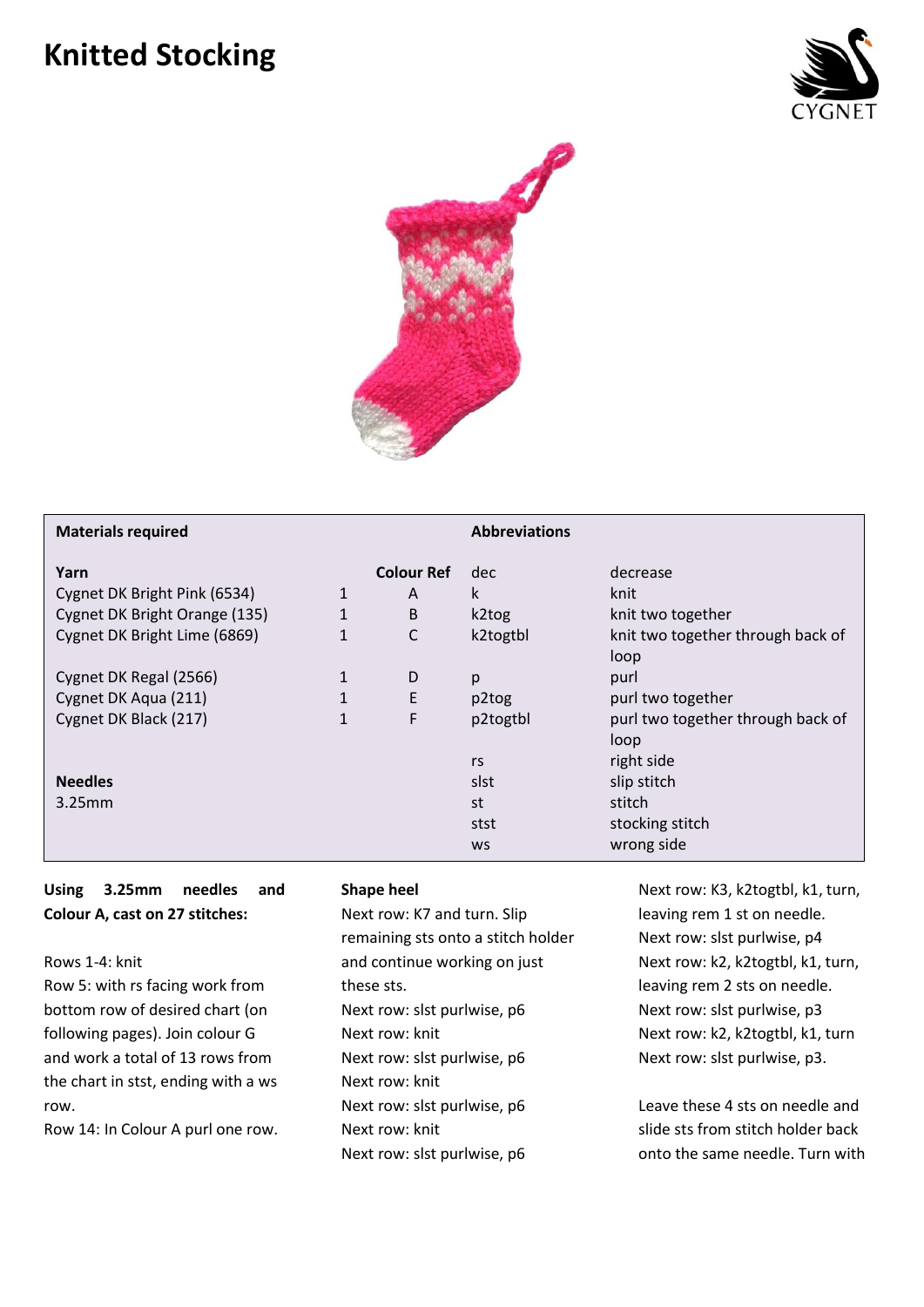ws facing and rejoin yarn to the other end of the work.

Next row: With ws facing, p7, turn. Slip remaining sts onto a stitch holder and continue working on just these 7 sts. Next row: slst knitwise, k6 Next row: p7 Next row: slst knitwise, k6 Next row: p7 Next row: slst knitwise, k6 Next row: p7 Next row: slst knitwise, k6 Next row: p3, p2tog, p1, turn leaving rem 1 st on needle. Next row: slst knitwise, k5 Next row: p2, p2tog, turn, leaving rem 2 sts on needle

Next row: slst knitwise, k2 Next row: p2, p2tog, p1, turn Next row: slst knitwise, k3 Next row: with ws facing knit across first 4 stitches, pick up and knit 5 sts from inside edge of heel, k11 from stitch holder, pick up 5 sts along inside edge of heel and knit rem 4 sts from stitch holder (29 sts) Next row: purl Next row: k8, k2tog, k9, k2togtbl, k8 (27 sts) Next row: p7, p2togtbl, p9, p2tog, p7 (25 sts) Next row: k6, k2tog, k9, k2togtbl, k8 (23 sts) Next row: purl Work 8 rows in stst

Change to colour G and work 2 rows in stst. Next row: k3, k2togtbl, k4, k2tog, k1, k2togtbl, k4, k2tog, k3 (19 sts) Next row: purl Next row: k3, k2togtbl, k2, k2tog, k1, k2togtbl, k2, k2tog, k3 (15 sts) Next row: purl

Cut yarn with long tail and thread through rem 15 sts. Pull tight and secure. Join seam.

Create a hanging loop, either by crocheting a chain of 40 sts or casting on 40 sts and then casting off those sts. Secure hanging loop. You can hide the join using a button or a bell.



**Fair Isle Design**



**Zig Zag Design**